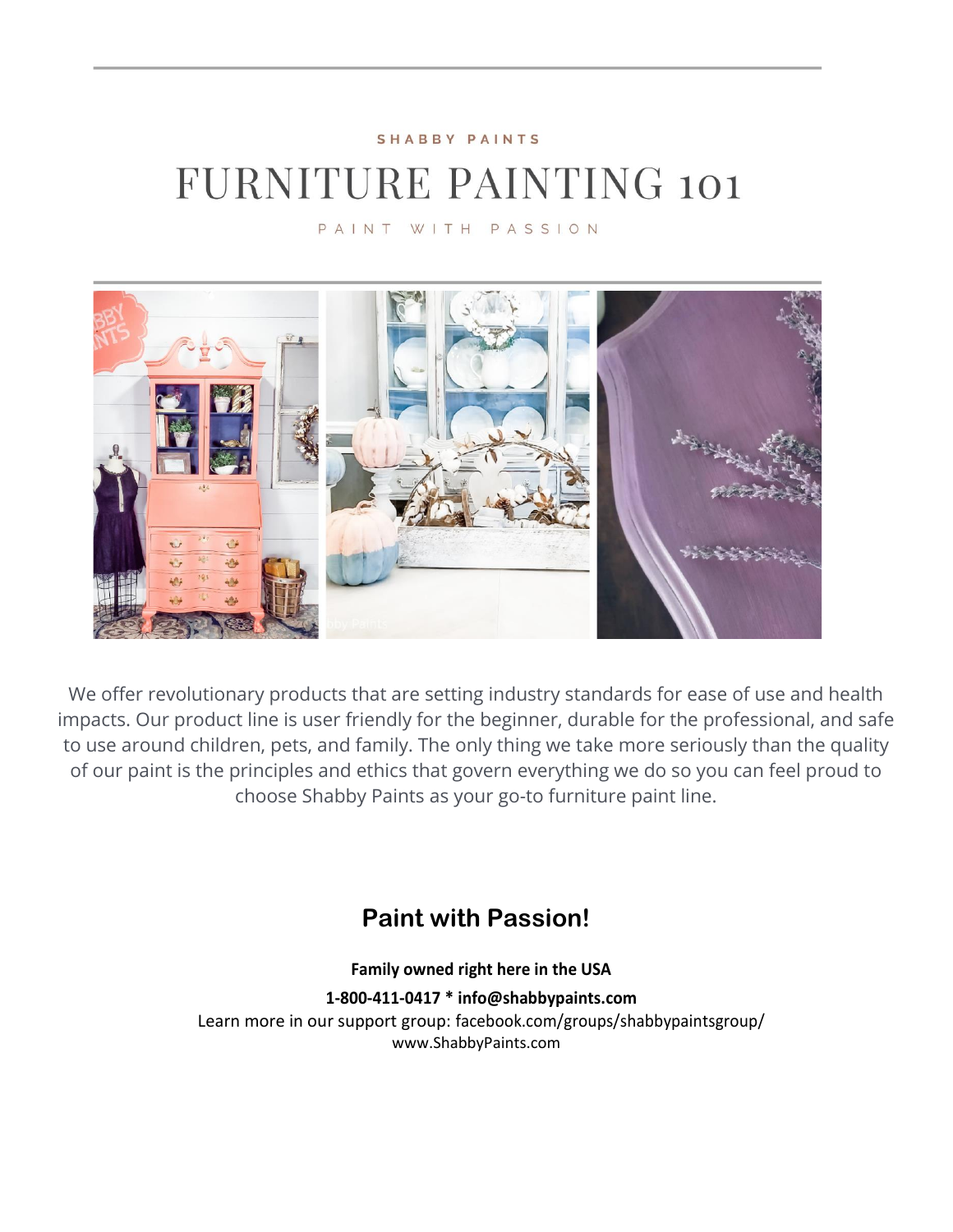## **Furniture Painting 101**

### A Beginner's Guide to Painting Furniture

#### **PREPARATION**

**SMALL REPAIRS** - Look your piece over do you need to make any repairs? Fill holes and small damaged areas with your favorite wood repair filler. Let dry!

**DAMAGE -** If the damage is more severe like lifting veneer or broken drawers, fix those now. If you are painting don't worry about veneer just remove and sand any glue left behind. (Always wear a mask when sanding)

**SURFACE** - Is your piece flaking or chipping? Sand any loose or chipping paint off, if it is flaking now, painting over it won't change that. Do you have a high gloss finish? If so roughing it up quickly with sandpaper to give it "tooth" will make adhesion better and you'll use less product. Saving you paint and money!

**HARDWARE** - Remove hardware and set aside in a safe place if you are reusing. If you are painting kitchen cabinets mark all hinges so you can put them back exactly where they were. You will thank me later :)

**CLEAN- WE CAN'T STRESS THIS ENOUGH! Clean all surfaces and hardware!** Shabby Paints recommends a 50/50 warm water white vinegar mixture and adding a few drops of Dawn to help cut grease. This is the most important step. Your paint must have a clean grease free foundation to adhere. A kitchen scrubby pad can really give you an extra advantage. Grease and dirt have spent years building up so take the extra few minutes to make sure you have removed all the years of dirt and grime.

**RINSE - Equally as important as cleaning. Left over cleaner can impede adhesion.** In short: Paint won't adhere to a surface with cleaner on it.

#### **PROCESS**

**Choose a "FINISH"** - What kind of look are you wanting to achieve? Chippy distressed look, contemporary, modern, sleek, shimmery, primitive, French country, shabby chic? Anything is possible so plan it out and if you aren't sure how to achieve it check out our online support group.

https://www.facebook.com/groups/shabbypaintsgroup/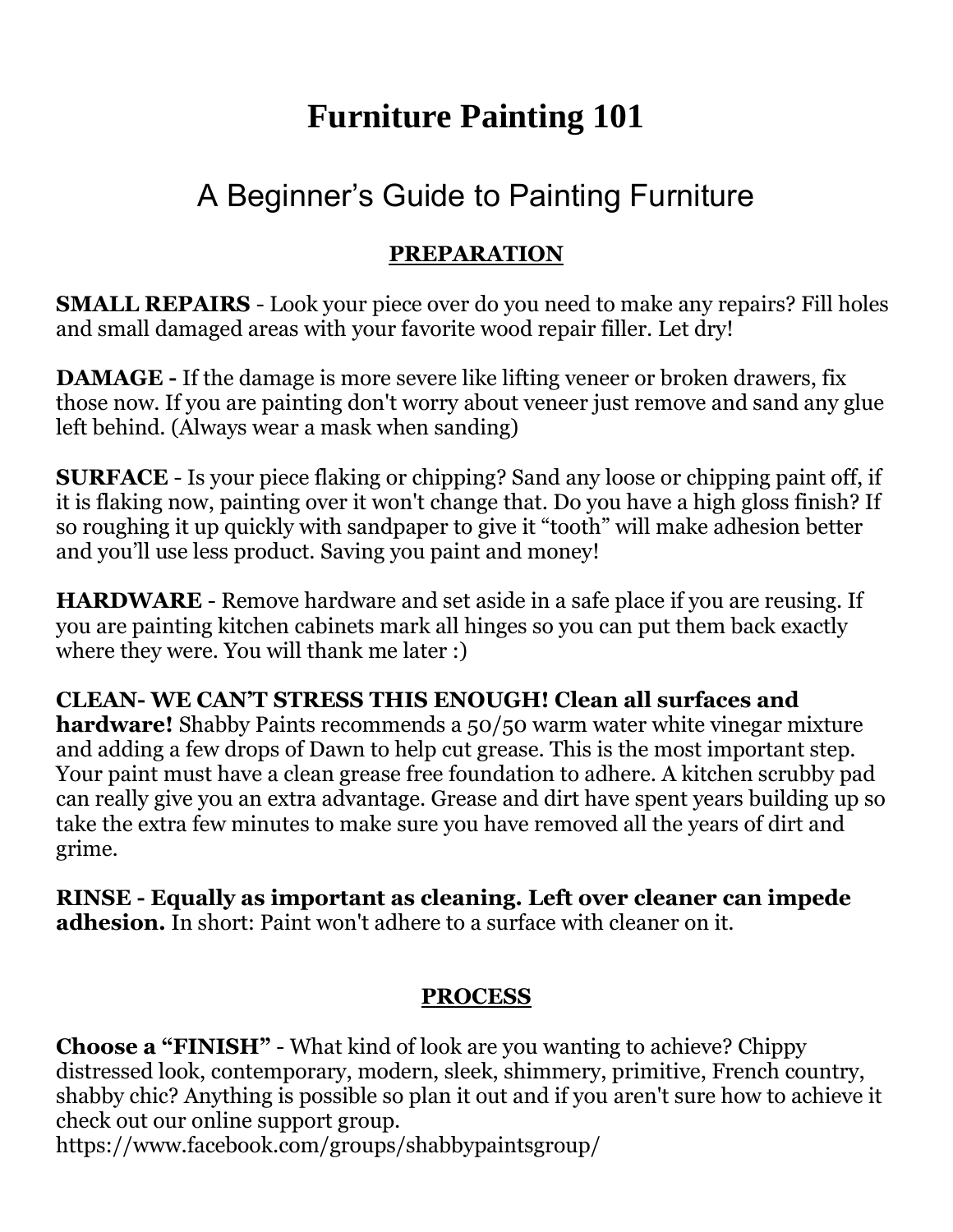**Paint Brushes** - As important as the paint you choose. A high quality, synthetic brush will always be your ideal option with acrylic paints like Shabby Paints.

#### **PAINTING**

When working with latex, thin layers are ideal. With chalk-acrylic, you want a thicker coat for ideal coverage and to allow the product to level properly. Load your brush about 1/3 of the way up (any higher and you risk having the paint get into the ferrule, it can take much longer to clean and misshape your brush in the drying process if you don't get it all out.

Lay the paint on, you don't need to go over it multiple times, that can spread it out too thin. It's ok to just get some more paint.

Let dry FULLY and assess if you need additional coats.

Here's a trick- lay the inside of your arm on the piece. If it feels cool, it isn't fully dry. Room temperature? It's dried all the way through. We recommend no more than 2 coats of any of our products (paint or finishing) within a 24-hour period.

### **PAINTING DIFFERENT SURFACES**

**Wood** - Easiest, done most often. A quick scuff sand to the entire surface is recommended.

**Glass** - Your first coat should be thin. Because air can't circulate from underneath, allow extra drying time for each coat.

**Fabric** - Mist your fabric first and use a 50/50 water paint mixture making sure all fibers are adequately coated with paint. Lightly sand any stiff or standing fibers with sandpaper between each coat. Sheer Armor is optional depending on the end result you want to achieve.

**Laminate** - Like glass, air circulation is an issue here as well. Scuff sanding is your friend. Thin coats are key. You may need additional drying time.

**Metal** - Similar to glass or laminate. Will require extra drying time and initial thin coats.

*Waxed - Painting over wax can be a real issue. Wax is temporary and breaks down over time. This doesn't make for a solid foundation for paint. Don't give up, there are a few tricks that might help.*

*1. Make sure the waxed surface has had plenty of time to cure..45 to 60 days*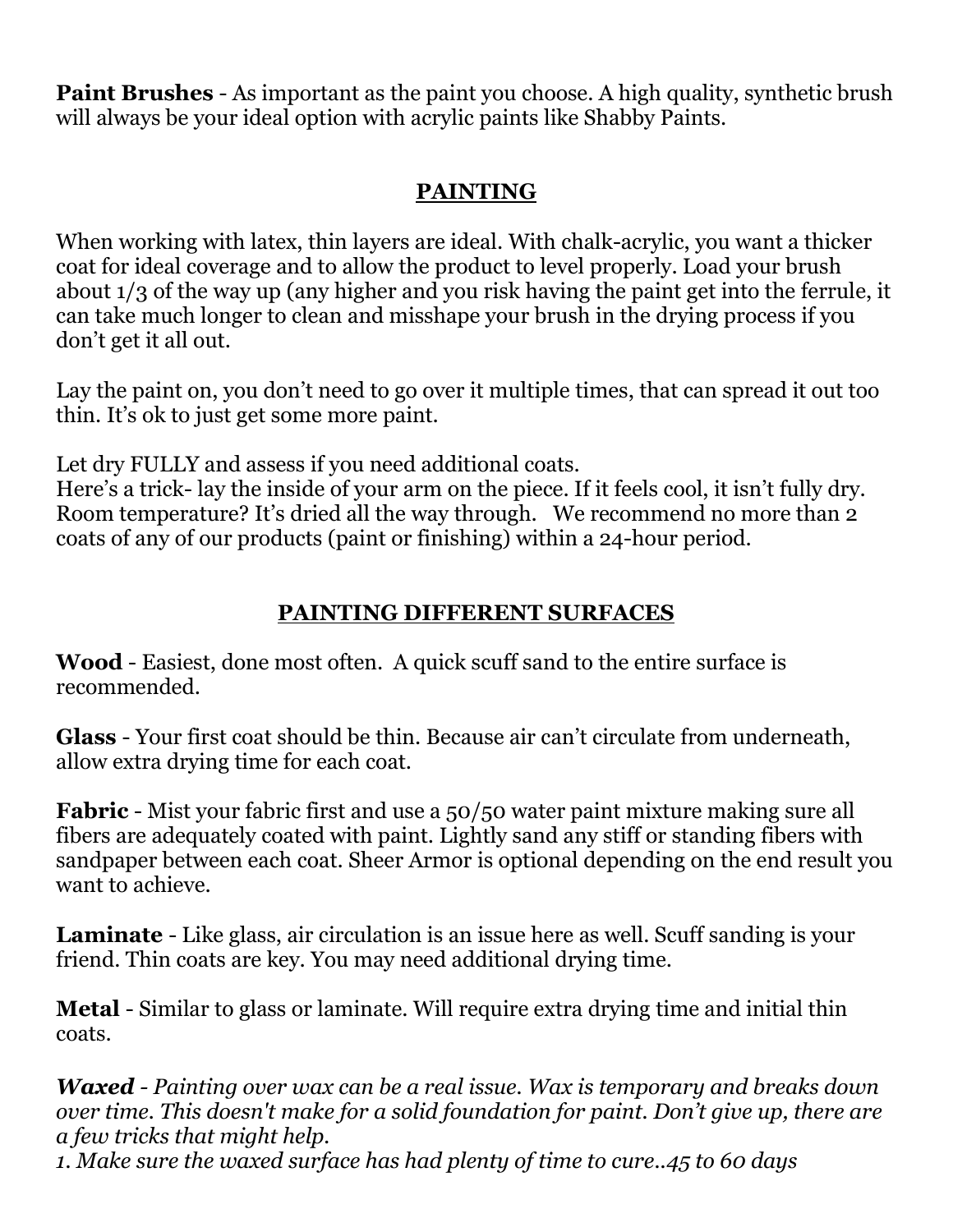*depending on humidity, brand and if it was applied properly.*

*2. Protect yourself! Waxes are very toxic. Put on mask and work in a well-ventilated area.*

*3. Make a cleaning mixture of 50/50 Warm Water, White Vinegar, and a few drops of original blue dawn.*

*4. Scrub then scrub some more. (save some of this mixture for your next step)*

*5. Use the remaining mixture to dampen a (fine to medium) sanding block and sand the wax off.*

*6. Rinse thoroughly with water, let dry*

*7. Now test an area with paint, let cure and scratch and see if it was able to bond. PS this is one of the many reasons we hate WAX!!*

#### **SPECIAL CONCERNS**

**Bleed** This is used to describe a stain that can "come through" your paint after the initial coat. It generally presents as a pinkish (which is common with mahogany furnishings, especially in the 40's), or a "wet" dingy green-yellow (nicotine). If you experience bleed through after your first coat, apply two thin coats of Sheer Armor over those areas, let dry and continue.

#### **FINISHING**

**Sheer Armor** comes in two finishes – matte or satin.

Stir or shake well. Surface must be clean and dry. With all the finishing agents, THIN COATS ARE KEY! A blue Shabby Paints applicator sponge can make application faster and easier. Small damp brushes may be preferred for small areas and crevices.

A minimum of TWO COATS is necessary for best results. The first coverage coat of any finishing agent will be spotty and possibly streaky. This is due to the absorption of the surface below. The second coat will fill in voids and assure the full coverage and protection.

You must wait for 3-7 days for full cure time before heavy use or placing anything heavy on your piece. If it feels "sticky", it isn't yet fully cured. Humidity and application thickness will play a role as well. If it's been over 10 days and you still feel it's sticky, your application may have been a bit too thick. You can wait it out, or lightly sand the surface and reapply one last SUPER THIN coat (this starting the "cure-time clock" over). Allow to dry for 15-30 minutes between coats and no more than 2 coats of any product (paint or finishing) in a 24-hour period.

**Tinted Armor** – age, glaze, stain and protect.